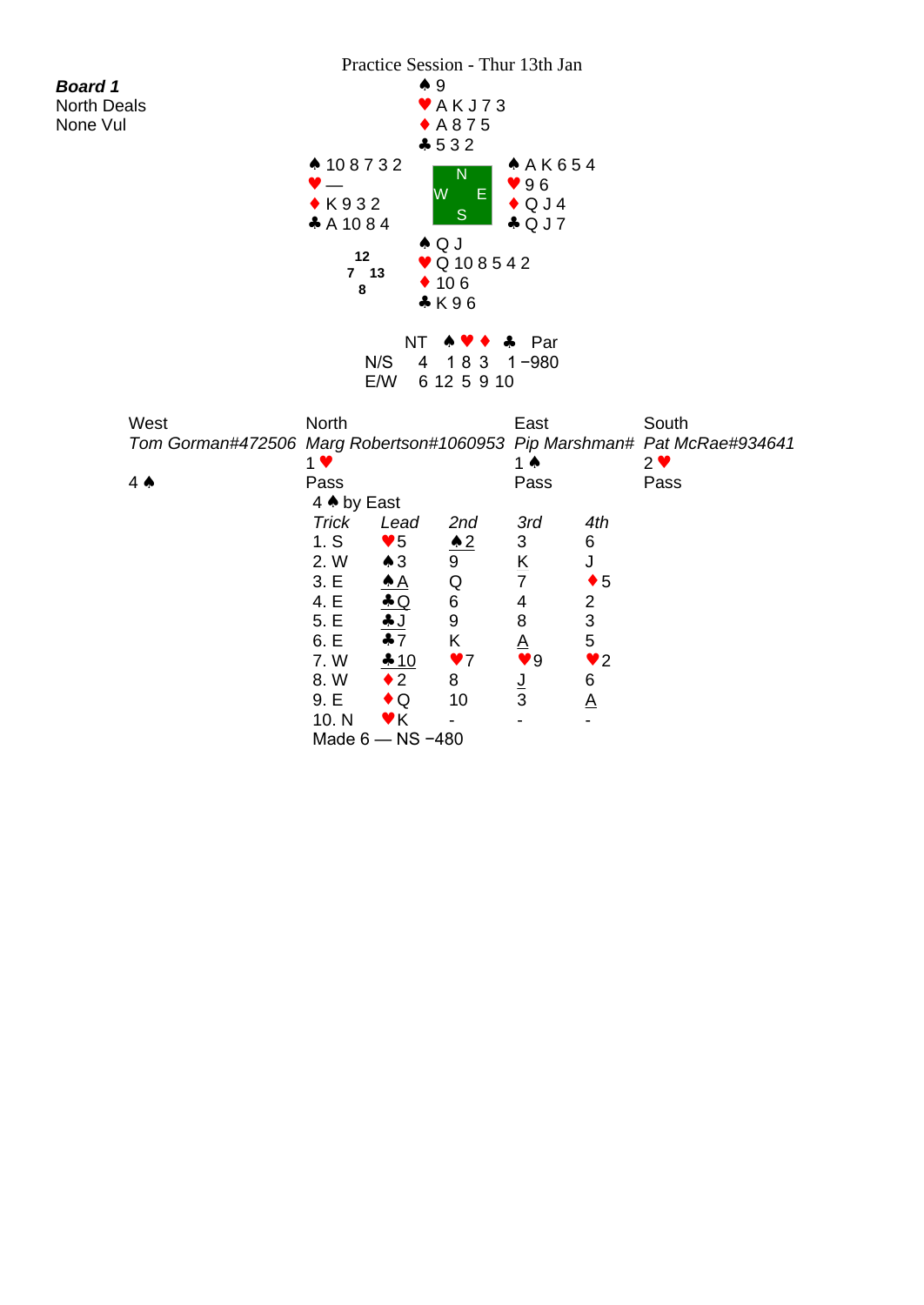| <b>Board 1</b><br><b>North Deals</b><br>None Vul | ▲ 108732<br>$\bullet$ K932<br>$\clubsuit$ A 10 8 4<br>12<br>7 <sub>13</sub><br>8                                                   | Practice Session - Thur 13th Jan<br>$\clubsuit$ 9                                                                                                                                  | $\blacktriangleright$ AKJ73<br>$+ A875$<br>$-532$<br>N<br>$\sf W$ .<br>E.<br>S<br>$\triangle$ Q J<br>$\bullet$ Q 10 8 5 4 2<br>$\div$ 106                                              | AAK654<br>96<br>$\bullet$ QJ4<br>$\clubsuit$ Q J 7                                                                                            |                                                                                                                                                                                                      |                                                                                                            |
|--------------------------------------------------|------------------------------------------------------------------------------------------------------------------------------------|------------------------------------------------------------------------------------------------------------------------------------------------------------------------------------|----------------------------------------------------------------------------------------------------------------------------------------------------------------------------------------|-----------------------------------------------------------------------------------------------------------------------------------------------|------------------------------------------------------------------------------------------------------------------------------------------------------------------------------------------------------|------------------------------------------------------------------------------------------------------------|
| West<br>$2 \triangle$                            | <b>North</b><br>1 <sub>v</sub><br>Pass                                                                                             | NT<br>N/S<br>4<br>E/W                                                                                                                                                              | & K96<br>183<br>6 12 5 9 10<br>East<br>Dbl<br>$3 \spadesuit$                                                                                                                           | Par<br>4<br>$1 - 980$                                                                                                                         |                                                                                                                                                                                                      | South<br>deb turner#1137875 helen hallett#798010 marg Roberts#934682 Yvonne Mak#565891<br>$2 \vee$<br>Pass |
| $4 \spadesuit$                                   | Pass<br>4 A by West<br><b>Trick</b><br>1. N<br>2. W<br>3. E<br>4. E<br>5.W<br>6. E<br>7.W<br>8.W<br>9. N<br>10. E<br>11.E<br>12. W | Lead<br>$\blacktriangledown$ A<br>$\clubsuit$ 3<br><u> ▲ K</u><br>$\clubsuit$ Q<br>44<br>$+7$<br>$-8$<br>$\bullet$ K<br>$\bullet$ 7<br><u>♦ J</u><br>$\spadesuit$ 4<br>$\bullet$ 9 | Pass<br>2nd<br>6<br>9<br>Q<br>Κ<br>5<br>9<br>$\blacktriangledown$ 3<br><u>A</u><br>$\overline{\mathsf{Q}}$<br>$\blacktriangledown 5$<br>$\blacktriangledown 8$<br>$\blacktriangledown$ | 3rd<br>$\overline{c}$<br><u>А</u><br>$\overline{7}$<br><u>A</u><br>ِ ل<br>10<br>$\blacktriangledown 9$<br>4<br>10<br>3<br>10<br>$\triangle 5$ | 4th<br>$\triangle$ 2<br>J<br>$\clubsuit$ 2<br>$\ensuremath{\mathsf{3}}$<br>6<br>$\bullet$ 5<br>$\blacktriangledown$ 4<br>6<br>$\overline{2}$<br>8<br>$\blacktriangledown$<br>$\blacktriangledown$ 10 | Pass                                                                                                       |
|                                                  | 13. E                                                                                                                              | $\clubsuit$ 6<br>Made 6 - NS -480                                                                                                                                                  | $\blacktriangledown$                                                                                                                                                                   | $\underline{8}$                                                                                                                               | $\vee$ K                                                                                                                                                                                             |                                                                                                            |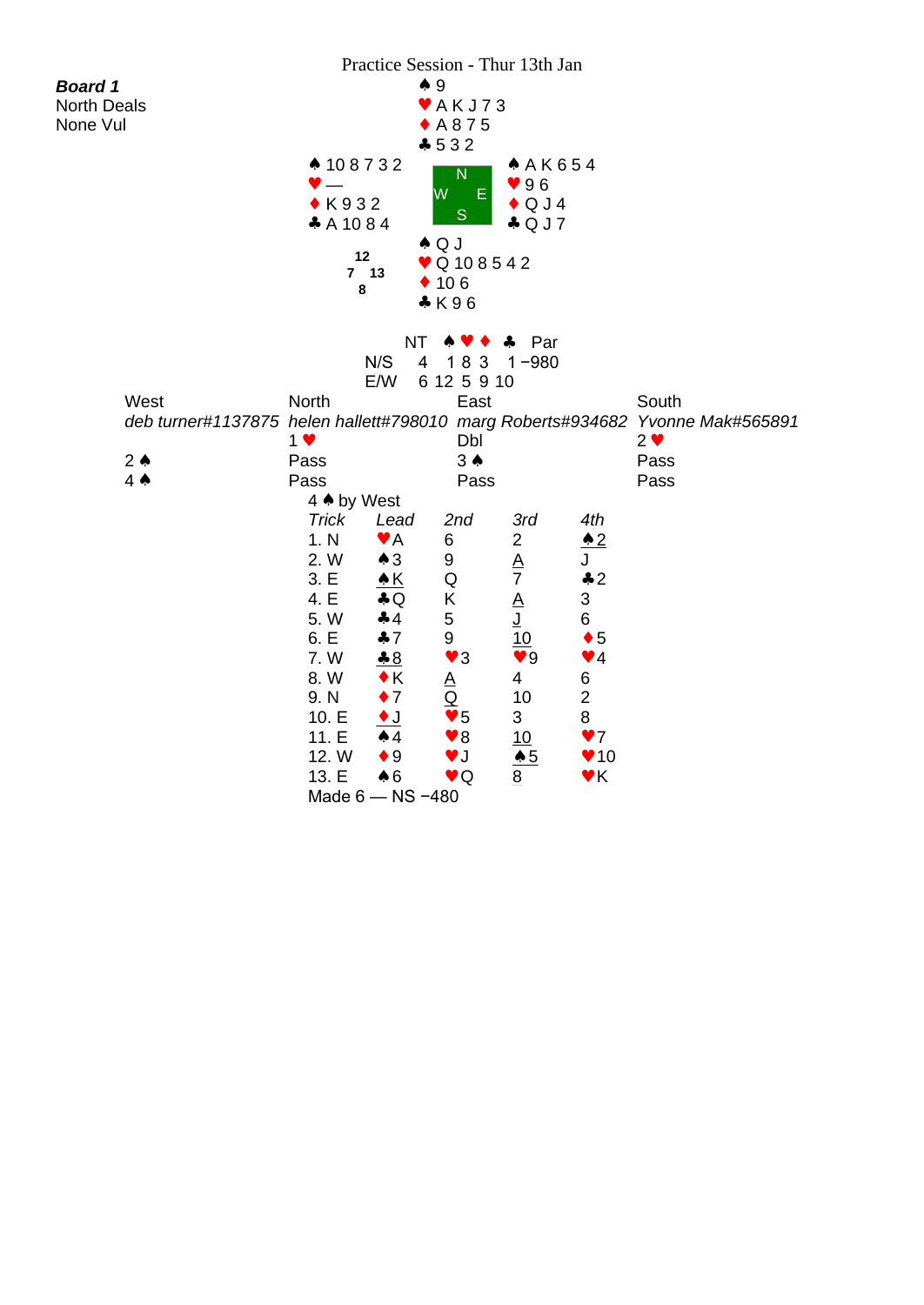|                   |      |                                     | Practice Session - Thur 13th Jan |                              |                                                      |                        |                                                                        |
|-------------------|------|-------------------------------------|----------------------------------|------------------------------|------------------------------------------------------|------------------------|------------------------------------------------------------------------|
| <b>Board 2</b>    |      |                                     | $\triangle$ $K9$                 |                              |                                                      |                        |                                                                        |
| <b>East Deals</b> |      |                                     |                                  | $\bullet$ Q 1084             |                                                      |                        |                                                                        |
| N-S Vul           |      |                                     | $\bullet$ 75                     |                              |                                                      |                        |                                                                        |
|                   |      |                                     |                                  | *KQJ103                      |                                                      |                        |                                                                        |
|                   |      | $\spadesuit$ 1072                   |                                  |                              | ▲ 8654                                               |                        |                                                                        |
|                   |      | $\blacktriangledown$ K <sub>5</sub> | W                                | $\overline{\mathsf{N}}$<br>Ε | $\blacktriangledown$ J9632                           |                        |                                                                        |
|                   |      | $\bullet$ J 10 4 3 2                |                                  |                              | $\bullet$ AK                                         |                        |                                                                        |
|                   |      | $*865$                              |                                  | $\mathbf S$                  | A9                                                   |                        |                                                                        |
|                   |      |                                     |                                  | A Q J3                       |                                                      |                        |                                                                        |
|                   |      | 11<br>4 12                          | $\blacktriangleright$ A 7        |                              |                                                      |                        |                                                                        |
|                   |      | 13                                  |                                  | $\bullet$ Q986               |                                                      |                        |                                                                        |
|                   |      |                                     | $-742$                           |                              |                                                      |                        |                                                                        |
|                   |      |                                     |                                  |                              |                                                      |                        |                                                                        |
|                   |      |                                     |                                  | $NT A V + A$                 | Par                                                  |                        |                                                                        |
|                   |      |                                     | N/S                              | 9 9 7 7 9 +600               |                                                      |                        |                                                                        |
|                   |      |                                     | E/W                              | 4 4 5 6 3                    |                                                      |                        |                                                                        |
|                   | West | North                               |                                  | East                         |                                                      |                        | South                                                                  |
|                   |      |                                     |                                  |                              |                                                      |                        | Tom Gorman#472506 helen hallett#798010 Pip Marshman# Yvonne Mak#565891 |
|                   |      |                                     |                                  | $1$ $\vee$                   |                                                      |                        | Dbl                                                                    |
|                   | Pass | $3 +$                               |                                  | Pass                         |                                                      |                        | 3NT                                                                    |
|                   | Pass | Pass                                |                                  | Pass                         |                                                      |                        |                                                                        |
|                   |      | 3 NT by South                       |                                  |                              |                                                      |                        |                                                                        |
|                   |      | <b>Trick</b>                        | Lead                             | 2nd                          | 3rd                                                  | 4th                    |                                                                        |
|                   |      | 1. W                                | $\blacktriangledown 5$           | 4                            | J                                                    | $\underline{A}$        |                                                                        |
|                   |      | 2. S                                | $\clubsuit$ 2                    | 5                            | Κ                                                    | $\underline{A}$        |                                                                        |
|                   |      | 3. E<br>4. W                        | $\bullet$ 2<br>$\bullet$ J       | $\overline{7}$<br>5          | $\underline{\mathsf{K}}$<br>$\underline{\mathsf{K}}$ | $\,8\,$<br>$\,6$       |                                                                        |
|                   |      | 5. E                                |                                  | 8                            | $\overline{c}$                                       | $\overline{7}$         |                                                                        |
|                   |      | 6. E                                | <u>◆ A</u><br>$-9$               | $\overline{\mathcal{A}}$     | $\,6\,$                                              | 10                     |                                                                        |
|                   |      | 7. N                                | $\triangle$ Q                    | $\blacktriangledown$ 3       | $\overline{7}$                                       | 8                      |                                                                        |
|                   |      | 8. N                                | <u>+ J</u>                       | $\blacktriangledown 6$       | $\bullet$ 9                                          | $\triangle$ 2          |                                                                        |
|                   |      | 9. N                                | $\underline{\star K}$            | 4                            | 3                                                    | $\overline{7}$         |                                                                        |
|                   |      | 10. N                               | $\clubsuit$ 9                    | 5                            | <u>A</u>                                             | 10                     |                                                                        |
|                   |      | 11. S                               | $\triangle Q$                    | $\bullet$ 3                  | $\blacktriangledown$ 10                              | 6                      |                                                                        |
|                   |      | 12. S                               | <u>A J</u>                       | $\bullet$ 4                  | $\vee Q$                                             | 8                      |                                                                        |
|                   |      | 13. S                               | $\triangle$ Q                    | 10                           | 43                                                   | $\blacktriangledown 9$ |                                                                        |
|                   |      |                                     | Made 3 - NS +600                 |                              |                                                      |                        |                                                                        |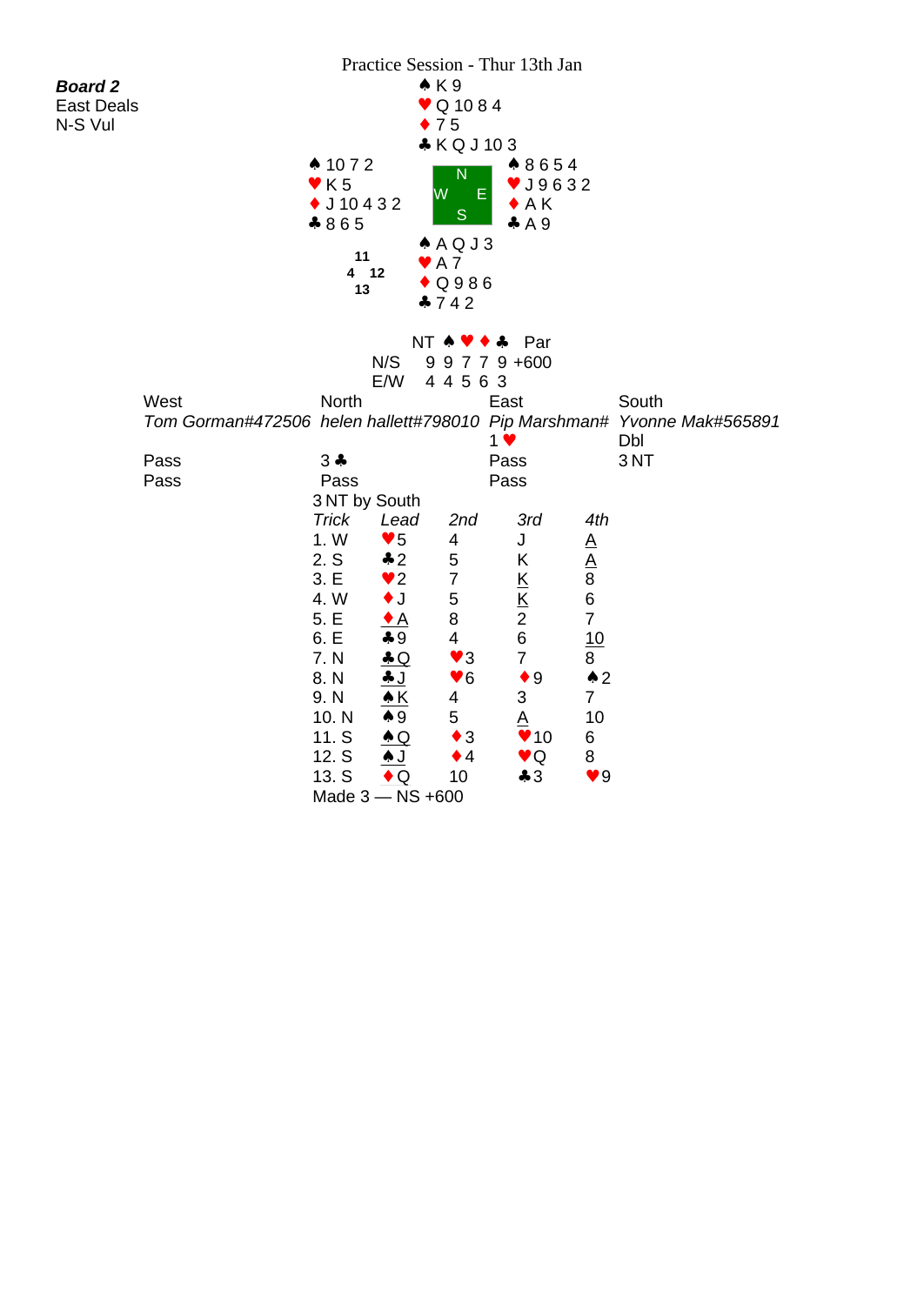| <b>Board 2</b><br><b>East Deals</b><br>N-S Vul | $\spadesuit$ 1072<br>$\blacktriangledown$ K 5<br>$\bullet$ J 10 4 3 2<br>$*865$<br>11<br>4 12<br>13                   | Practice Session - Thur 13th Jan                                                                                                                                                                                                                                          | $\triangle$ K 9<br>$\bullet$ Q 1084<br>$\bullet$ 75<br>* KQJ103<br>N<br>W<br>E.<br>S<br>A Q J3<br>$\blacktriangleright$ A 7<br>$\bullet$ Q986<br>4742                | ▲ 8654<br>$\blacktriangledown$ J9632<br>$\bullet$ AK<br>A9                                                                                                                                                                                 |                                                                                                                                                                                  |                                                                                                             |  |
|------------------------------------------------|-----------------------------------------------------------------------------------------------------------------------|---------------------------------------------------------------------------------------------------------------------------------------------------------------------------------------------------------------------------------------------------------------------------|----------------------------------------------------------------------------------------------------------------------------------------------------------------------|--------------------------------------------------------------------------------------------------------------------------------------------------------------------------------------------------------------------------------------------|----------------------------------------------------------------------------------------------------------------------------------------------------------------------------------|-------------------------------------------------------------------------------------------------------------|--|
| West<br>Pass<br>Pass                           | North<br>$3 +$<br>3 + by North                                                                                        | N/S<br>E/W                                                                                                                                                                                                                                                                | $NT \land \lor \bullet \bullet \quad \text{Par}$<br>9 9 7 7 9 +600<br>4 4 5 6 3<br>East<br>1 <sub>v</sub><br>Pass                                                    |                                                                                                                                                                                                                                            |                                                                                                                                                                                  | South<br>deb turner#1137875 Geoff Metzler#916676 marg Roberts#934682 Philippa Metzler#916684<br>Dbl<br>Pass |  |
|                                                | <b>Trick</b><br>1.E<br>2.E<br>3. E<br>4.W<br>5. S<br>6. E<br>7. S<br>8. N<br>9. N<br>10. N<br>11. S<br>12. S<br>13. N | Lead<br>$\underline{\bullet K}$<br>$\triangle$<br>$\blacktriangledown$ 3<br>$\triangle$ 2<br>$\div 2$<br>$\blacktriangledown 6$<br>$+4$<br>$\triangle$ Q<br>$\underline{\mathbf{v}}$ Q<br>$\triangle K$<br>$\triangle$ Q<br>$\bullet$ Q<br><u>+ J</u><br>Made 3 - NS +110 | 2nd<br>6<br>8<br>$\overline{7}$<br>$\boldsymbol{9}$<br>$\mathbf 5$<br>$\underline{A}$<br>6<br>$\blacktriangledown$ 2<br>9<br>5<br>$\bullet$ 4<br>10<br>$\clubsuit 8$ | 3rd<br>$\overline{c}$<br>$\mathfrak{S}$<br>$\underline{\mathsf{K}}$<br>$\overline{4}$<br>10<br>$\mathbf 5$<br>$\underline{\mathsf{K}}$<br>$\overline{7}$<br>$\bullet$ 9<br>$\underline{A}$<br>$\blacktriangledown$ 10<br>$-3$<br>$\star$ 3 | 4th<br>$\mathbf 5$<br>$\overline{7}$<br>4<br><u>ل</u><br>$\underline{A}$<br>$\bf 8$<br>$\boldsymbol{9}$<br>8<br>$\spadesuit$ 7<br>10<br>6<br>$\blacktriangledown$<br>$\bullet$ J |                                                                                                             |  |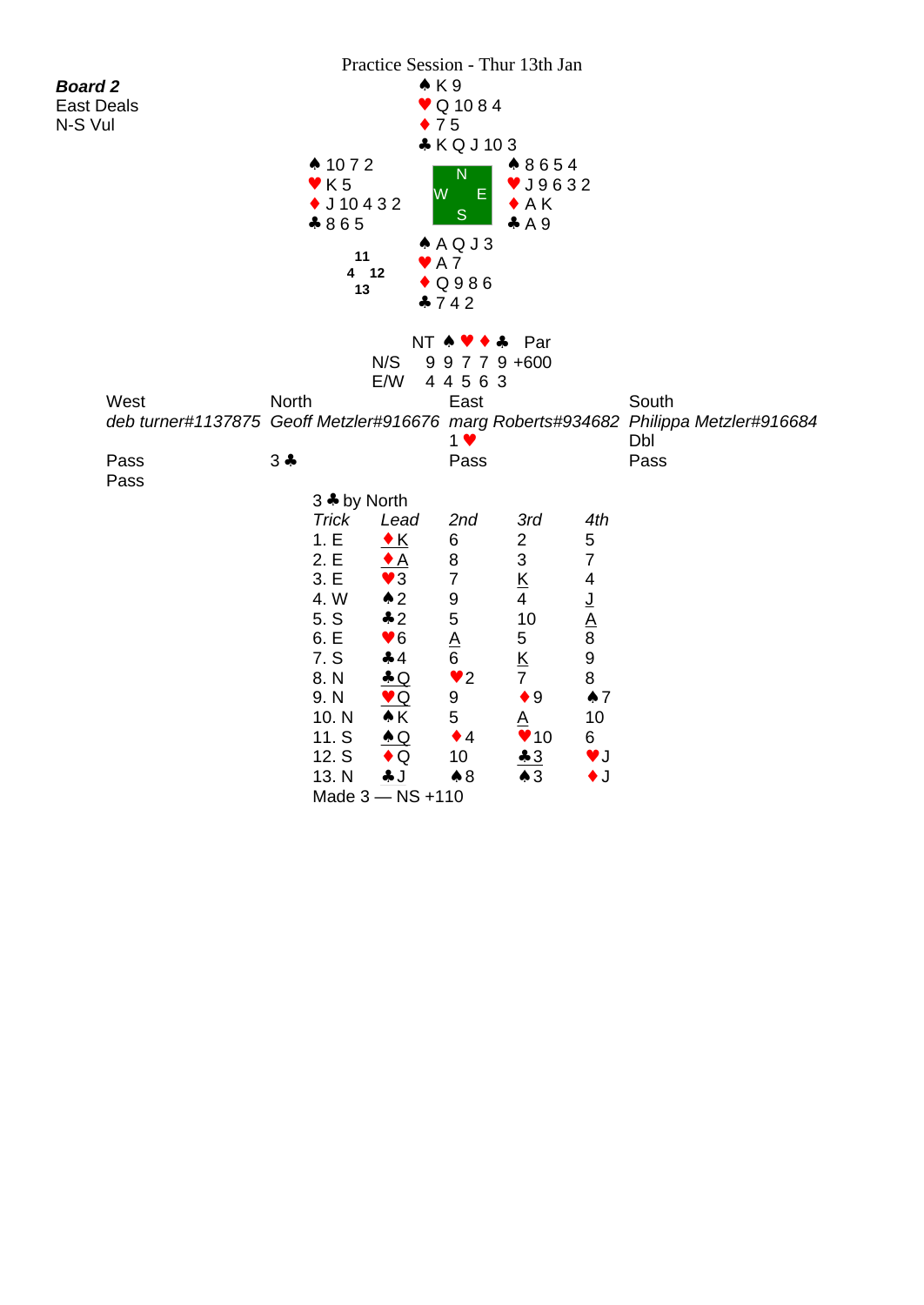|                |             |                       |                        |                 | Practice Session - Thur 13th Jan |                         |                                                                              |
|----------------|-------------|-----------------------|------------------------|-----------------|----------------------------------|-------------------------|------------------------------------------------------------------------------|
| <b>Board 3</b> |             |                       |                        | ▲ 6532          |                                  |                         |                                                                              |
| South Deals    |             |                       |                        | ♥ Q J 10 5 3 2  |                                  |                         |                                                                              |
| E-W Vul        |             |                       | $\bullet$ 83           |                 |                                  |                         |                                                                              |
|                |             |                       | $-3$                   |                 |                                  |                         |                                                                              |
|                |             | $A$ A 8               |                        |                 | 497                              |                         |                                                                              |
|                |             | <b>▼K976</b>          |                        | N               | $\blacktriangleright$ A 8        |                         |                                                                              |
|                |             | $\triangle$ A 1065    | W                      | F               | $\bullet$ KJ742                  |                         |                                                                              |
|                |             | A Q 9                 |                        | S               | $*8754$                          |                         |                                                                              |
|                |             |                       |                        | ▲ KQJ104        |                                  |                         |                                                                              |
|                |             | $\mathbf{3}$          | $\bullet$ 4            |                 |                                  |                         |                                                                              |
|                |             | 17 <sub>8</sub><br>12 | $\bullet$ Q 9          |                 |                                  |                         |                                                                              |
|                |             |                       |                        | *KJ1062         |                                  |                         |                                                                              |
|                |             |                       |                        |                 |                                  |                         |                                                                              |
|                |             |                       | NT A V                 |                 | $\leftrightarrow$ Par            |                         |                                                                              |
|                |             |                       | N/S                    | $28614 - 500$   |                                  |                         |                                                                              |
|                |             |                       | E/W 10 5 7 11 9        |                 |                                  |                         |                                                                              |
|                | West        | <b>North</b>          |                        | East            |                                  |                         | South                                                                        |
|                |             |                       |                        |                 |                                  |                         | Tom Gorman#472506 Geoff Metzler#916676 Pip Marshman# Philippa Metzler#916684 |
|                |             |                       |                        |                 |                                  |                         | 1 $\triangle$                                                                |
|                | Dbl         | Pass                  |                        | $2 \bullet$     |                                  |                         | Pass                                                                         |
|                | $3 \bullet$ | Pass                  |                        | Pass            |                                  |                         | Pass                                                                         |
|                |             | 3 ♦ by East           |                        |                 |                                  |                         |                                                                              |
|                |             | Trick                 | Lead                   | 2nd             | 3rd                              | 4th                     |                                                                              |
|                |             | 1. S                  | $\spadesuit$ 10        | $\underline{A}$ | $\overline{c}$                   | $\overline{7}$          |                                                                              |
|                |             | 2. W                  | $\bullet$ 5            | 3               | $\underline{\mathsf{K}}$         | 9                       |                                                                              |
|                |             | 3. E                  | $\bullet$ 2            | Q               |                                  | 8                       |                                                                              |
|                |             | 4. W                  | $\blacktriangledown 6$ | $\overline{2}$  | $\frac{A}{A}$                    | $\overline{\mathbf{4}}$ |                                                                              |
|                |             | 5. E                  | $\blacktriangledown 8$ | $\clubsuit$ 2   |                                  | $\mathbf{3}$            |                                                                              |
|                |             | 6.W                   | $\blacktriangledown$   | 10              | $\bullet$ <sup>4</sup>           | $\clubsuit$ 6           |                                                                              |
|                |             | 7. E                  | 44                     | 10              | $\overline{\mathsf{Q}}$          | 3                       |                                                                              |
|                |             | 8.W                   | $\blacktriangledown 9$ | J               | $\bullet$ 7                      | $\spadesuit$ 4          |                                                                              |
|                |             | 9.E                   | $-5$                   | J               | A                                | $\clubsuit$ 3           |                                                                              |
|                |             | 10. W                 | $\clubsuit$ 8          | 5               | 9                                | <u>ل</u>                |                                                                              |
|                |             | 11. S                 | <u>* K</u>             | $9\,$           | $\blacktriangledown 5$           | $\overline{7}$          |                                                                              |
|                |             | 12. S                 | $\clubsuit$ Q          |                 |                                  |                         |                                                                              |
|                |             |                       | Made $5 - NS - 150$    |                 |                                  |                         |                                                                              |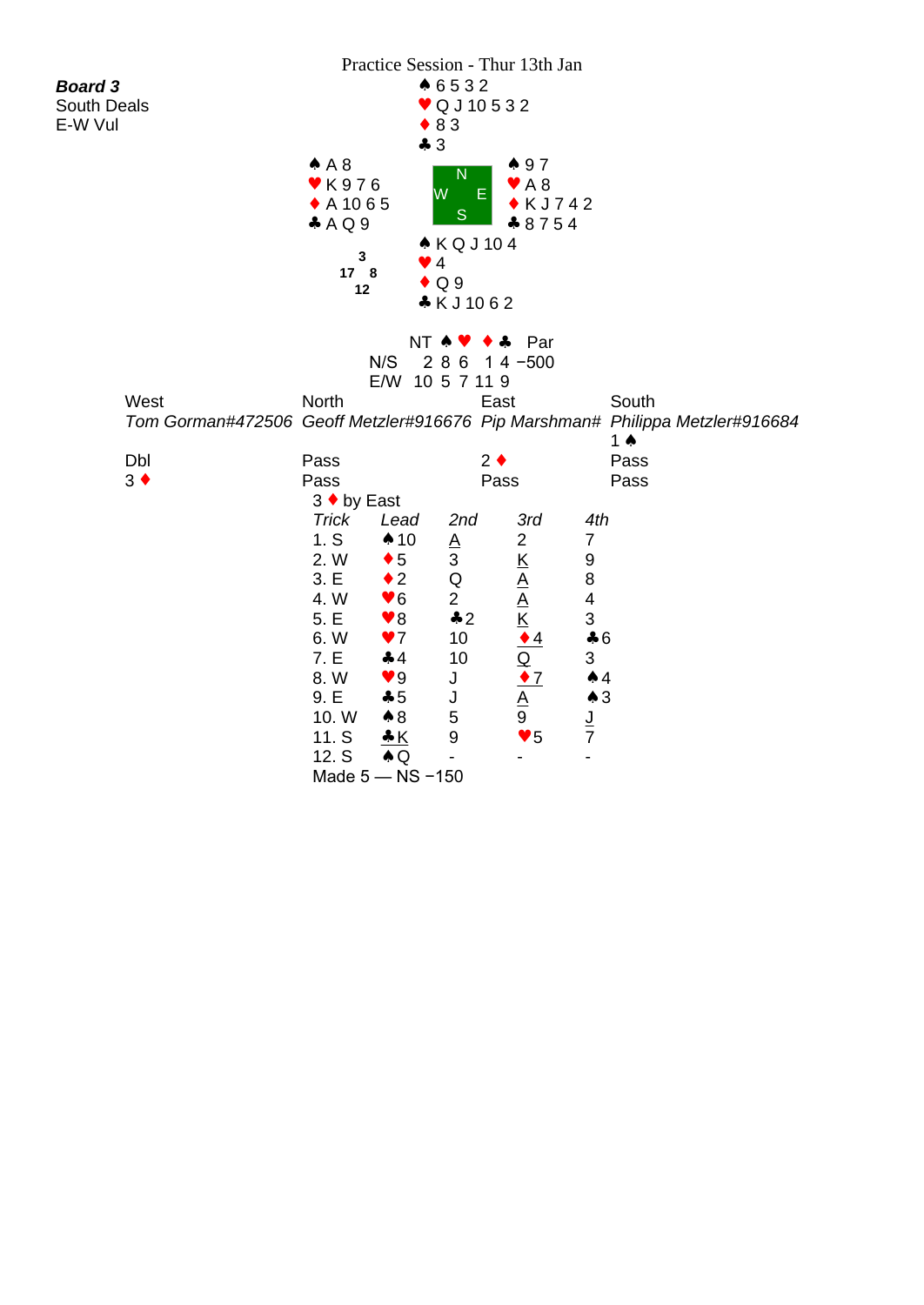|                |            |                        |                        |                           | Practice Session - Thur 13th Jan |                  |                                                                                |  |
|----------------|------------|------------------------|------------------------|---------------------------|----------------------------------|------------------|--------------------------------------------------------------------------------|--|
| <b>Board 3</b> |            |                        |                        | ▲ 6532                    |                                  |                  |                                                                                |  |
| South Deals    |            |                        |                        | ♥ Q J 10 5 3 2            |                                  |                  |                                                                                |  |
| E-W Vul        |            |                        |                        | $\bullet$ 83              |                                  |                  |                                                                                |  |
|                |            |                        | 43                     |                           |                                  |                  |                                                                                |  |
|                |            | $A$ A 8                |                        | N                         | 497                              |                  |                                                                                |  |
|                |            | <b>v</b> K976          |                        | W<br>Ε                    | $\blacktriangleright$ A 8        |                  |                                                                                |  |
|                |            | ◆ A 10 6 5             |                        | S                         | $\bullet$ KJ742                  |                  |                                                                                |  |
|                |            | A Q 9                  |                        | <b>AKQJ104</b>            | $*8754$                          |                  |                                                                                |  |
|                |            | 3                      | $\bullet$ 4            |                           |                                  |                  |                                                                                |  |
|                |            | 17 8                   |                        | $\bullet$ Q 9             |                                  |                  |                                                                                |  |
|                |            | 12                     |                        | *KJ1062                   |                                  |                  |                                                                                |  |
|                |            |                        |                        |                           |                                  |                  |                                                                                |  |
|                |            |                        |                        | NT 4 V                    | Par<br>$\clubsuit$               |                  |                                                                                |  |
|                |            |                        | N/S                    | 286                       | $14 - 500$                       |                  |                                                                                |  |
|                |            |                        |                        | E/W 10 5 7 11 9           |                                  |                  |                                                                                |  |
|                | West       | <b>North</b>           |                        |                           | East                             |                  | South                                                                          |  |
|                |            |                        |                        |                           |                                  |                  | deb turner#1137875 Marg Robertson#1060953 marg Roberts#934682 Pat McRae#934641 |  |
|                |            |                        |                        |                           |                                  |                  | 1 ♠                                                                            |  |
|                | Dbl<br>Dbl | $3 \spadesuit$<br>Pass |                        | $4 \bullet$               | Pass                             |                  | $4 \spadesuit$<br>Pass                                                         |  |
|                |            | 4 Ax by South          |                        |                           |                                  |                  |                                                                                |  |
|                |            | <b>Trick</b>           | Lead                   | 2nd                       | 3rd                              | 4th              |                                                                                |  |
|                |            | 1. W                   | $\bullet$ A            | $\ensuremath{\mathsf{3}}$ | $\overline{2}$                   | 9                |                                                                                |  |
|                |            | 2. W                   | $\bullet$ 5            | 8                         |                                  | Q                |                                                                                |  |
|                |            | 3. E                   | <u>V A</u>             | $\overline{4}$            | $\frac{\text{K}}{6}$             |                  |                                                                                |  |
|                |            | 4. E                   | $\blacktriangledown 8$ | $\triangle 4$             | $\overline{7}$                   | $\frac{2}{3}$    |                                                                                |  |
|                |            | 5. S                   | $\triangle$ 10         | 8                         | $\mathbf 2$                      | $\overline{7}$   |                                                                                |  |
|                |            | 6. S                   | $\blacktriangle$ J     | $\underline{A}$           | 3                                | $\boldsymbol{9}$ |                                                                                |  |
|                |            | 7.W                    |                        | 3                         | $\overline{\mathbf{4}}$          | $\overline{2}$   |                                                                                |  |
|                |            | 8.W                    | $-9$                   | $\blacktriangledown 5$    | 5                                | 10               |                                                                                |  |
|                |            | 9. S                   |                        | Q                         | $\blacktriangledown$ 10          | $\overline{7}$   |                                                                                |  |
|                |            | Down 2 - NS -300       |                        |                           |                                  |                  |                                                                                |  |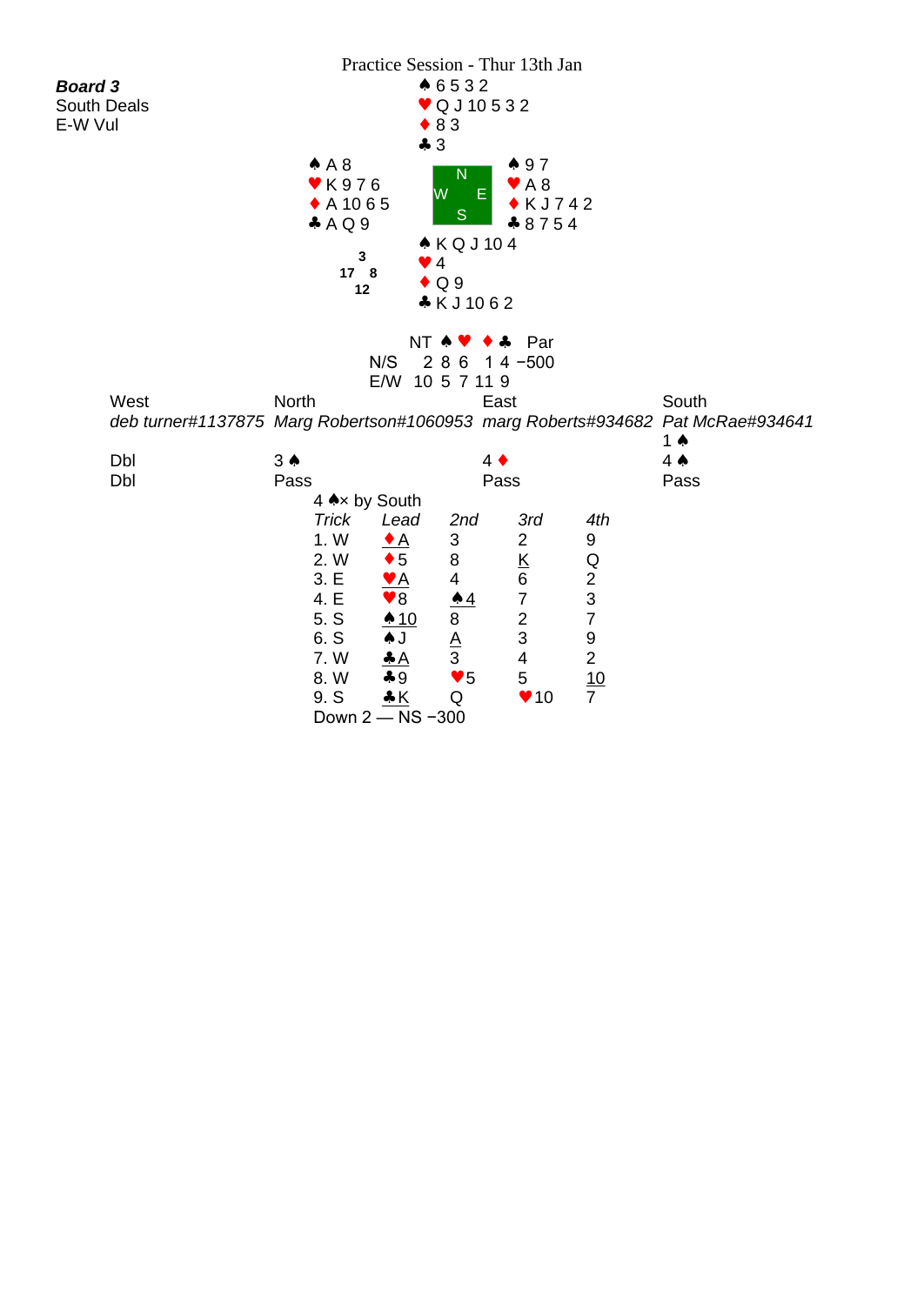| A K Q 83<br><b>Board 4</b><br>$\blacktriangledown$ K 9<br><b>West Deals</b><br>$\bullet$ K72<br><b>Both Vul</b><br>* K 105<br>$\clubsuit$ J 9<br>642<br>$\mathsf{N}$<br>$\vee$ Q 8<br>♥ A7653<br>lW<br>E<br>$\bullet$ QJ6<br>$\bullet$ A 1043<br>$\mathbf S$<br>A42<br>$*9763$<br>$\spadesuit$ 1075<br>18<br>$\bullet$ J 10 4 2<br>$12 \quad 6$<br>$*985$<br>4<br>$\clubsuit$ Q J 8<br>NT A<br>Par<br>♣<br>7 8 6/5 6 6 +110<br>N/S<br>E/W<br>65<br>777<br>West<br>North<br>East<br>South<br>deb turner#1137875 helen hallett#798010 marg Roberts#934682 Martin Sims#58981<br>Dbl<br>1 <sub>NT</sub><br>$1 \vee$<br>Pass<br>Pass<br>$2 \triangle$<br>Pass<br>Pass<br>Pass<br>2 ♦ by North |
|------------------------------------------------------------------------------------------------------------------------------------------------------------------------------------------------------------------------------------------------------------------------------------------------------------------------------------------------------------------------------------------------------------------------------------------------------------------------------------------------------------------------------------------------------------------------------------------------------------------------------------------------------------------------------------------|
|                                                                                                                                                                                                                                                                                                                                                                                                                                                                                                                                                                                                                                                                                          |
|                                                                                                                                                                                                                                                                                                                                                                                                                                                                                                                                                                                                                                                                                          |
|                                                                                                                                                                                                                                                                                                                                                                                                                                                                                                                                                                                                                                                                                          |
|                                                                                                                                                                                                                                                                                                                                                                                                                                                                                                                                                                                                                                                                                          |
|                                                                                                                                                                                                                                                                                                                                                                                                                                                                                                                                                                                                                                                                                          |
|                                                                                                                                                                                                                                                                                                                                                                                                                                                                                                                                                                                                                                                                                          |
|                                                                                                                                                                                                                                                                                                                                                                                                                                                                                                                                                                                                                                                                                          |
|                                                                                                                                                                                                                                                                                                                                                                                                                                                                                                                                                                                                                                                                                          |
|                                                                                                                                                                                                                                                                                                                                                                                                                                                                                                                                                                                                                                                                                          |
|                                                                                                                                                                                                                                                                                                                                                                                                                                                                                                                                                                                                                                                                                          |
|                                                                                                                                                                                                                                                                                                                                                                                                                                                                                                                                                                                                                                                                                          |
|                                                                                                                                                                                                                                                                                                                                                                                                                                                                                                                                                                                                                                                                                          |
|                                                                                                                                                                                                                                                                                                                                                                                                                                                                                                                                                                                                                                                                                          |
|                                                                                                                                                                                                                                                                                                                                                                                                                                                                                                                                                                                                                                                                                          |
|                                                                                                                                                                                                                                                                                                                                                                                                                                                                                                                                                                                                                                                                                          |
|                                                                                                                                                                                                                                                                                                                                                                                                                                                                                                                                                                                                                                                                                          |
|                                                                                                                                                                                                                                                                                                                                                                                                                                                                                                                                                                                                                                                                                          |
|                                                                                                                                                                                                                                                                                                                                                                                                                                                                                                                                                                                                                                                                                          |
|                                                                                                                                                                                                                                                                                                                                                                                                                                                                                                                                                                                                                                                                                          |
|                                                                                                                                                                                                                                                                                                                                                                                                                                                                                                                                                                                                                                                                                          |
|                                                                                                                                                                                                                                                                                                                                                                                                                                                                                                                                                                                                                                                                                          |
|                                                                                                                                                                                                                                                                                                                                                                                                                                                                                                                                                                                                                                                                                          |
| 4th<br><b>Trick</b><br>2nd<br>3rd<br>Lead                                                                                                                                                                                                                                                                                                                                                                                                                                                                                                                                                                                                                                                |
| 1.E<br>$\blacktriangledown 8$<br>10<br>9<br>$\underline{A}$                                                                                                                                                                                                                                                                                                                                                                                                                                                                                                                                                                                                                              |
| $\overline{c}$<br>Q<br>2. W<br>$\blacktriangledown$ 3<br>$\underline{\mathsf{K}}$                                                                                                                                                                                                                                                                                                                                                                                                                                                                                                                                                                                                        |
| 9<br>5<br>$\overline{2}$<br>3. N<br><u>♠ A</u>                                                                                                                                                                                                                                                                                                                                                                                                                                                                                                                                                                                                                                           |
| $\overline{7}$<br>$\overline{\mathbf{4}}$<br>J<br>4. N<br>$\triangle K$                                                                                                                                                                                                                                                                                                                                                                                                                                                                                                                                                                                                                  |
| $\triangle$ 3<br>6<br>5. N<br>10<br>$\blacktriangledown 5$                                                                                                                                                                                                                                                                                                                                                                                                                                                                                                                                                                                                                               |
| $\ensuremath{\mathsf{3}}$<br>6. S<br>÷J<br>5<br>$\underline{\mathsf{A}}$                                                                                                                                                                                                                                                                                                                                                                                                                                                                                                                                                                                                                 |
| 6<br>7.W<br>$\overline{\mathsf{Q}}$<br>42<br>10                                                                                                                                                                                                                                                                                                                                                                                                                                                                                                                                                                                                                                          |
| $\blacktriangledown$<br>8. S<br>6<br>$\bullet$ 3<br>$\underline{\bullet 8}$<br>$\overline{7}$                                                                                                                                                                                                                                                                                                                                                                                                                                                                                                                                                                                            |
| 9. N<br>8<br>4<br>5<br>$\,6$<br>10. N<br>$\bullet K$                                                                                                                                                                                                                                                                                                                                                                                                                                                                                                                                                                                                                                     |
| $\underline{A}$<br>$\overline{2}$<br>$\,8\,$<br>$\underline{\mathsf{Q}}$<br>11.E<br>$\div$ 10                                                                                                                                                                                                                                                                                                                                                                                                                                                                                                                                                                                            |
| $\boldsymbol{9}$<br>$\overline{7}$<br>$\overline{\mathbf{4}}$<br>12. W<br>$\overline{\bullet}$ J                                                                                                                                                                                                                                                                                                                                                                                                                                                                                                                                                                                         |
| $\overline{4}$<br>13. W<br>$\blacktriangledown$<br>$-9$<br>$\clubsuit$ Q                                                                                                                                                                                                                                                                                                                                                                                                                                                                                                                                                                                                                 |
|                                                                                                                                                                                                                                                                                                                                                                                                                                                                                                                                                                                                                                                                                          |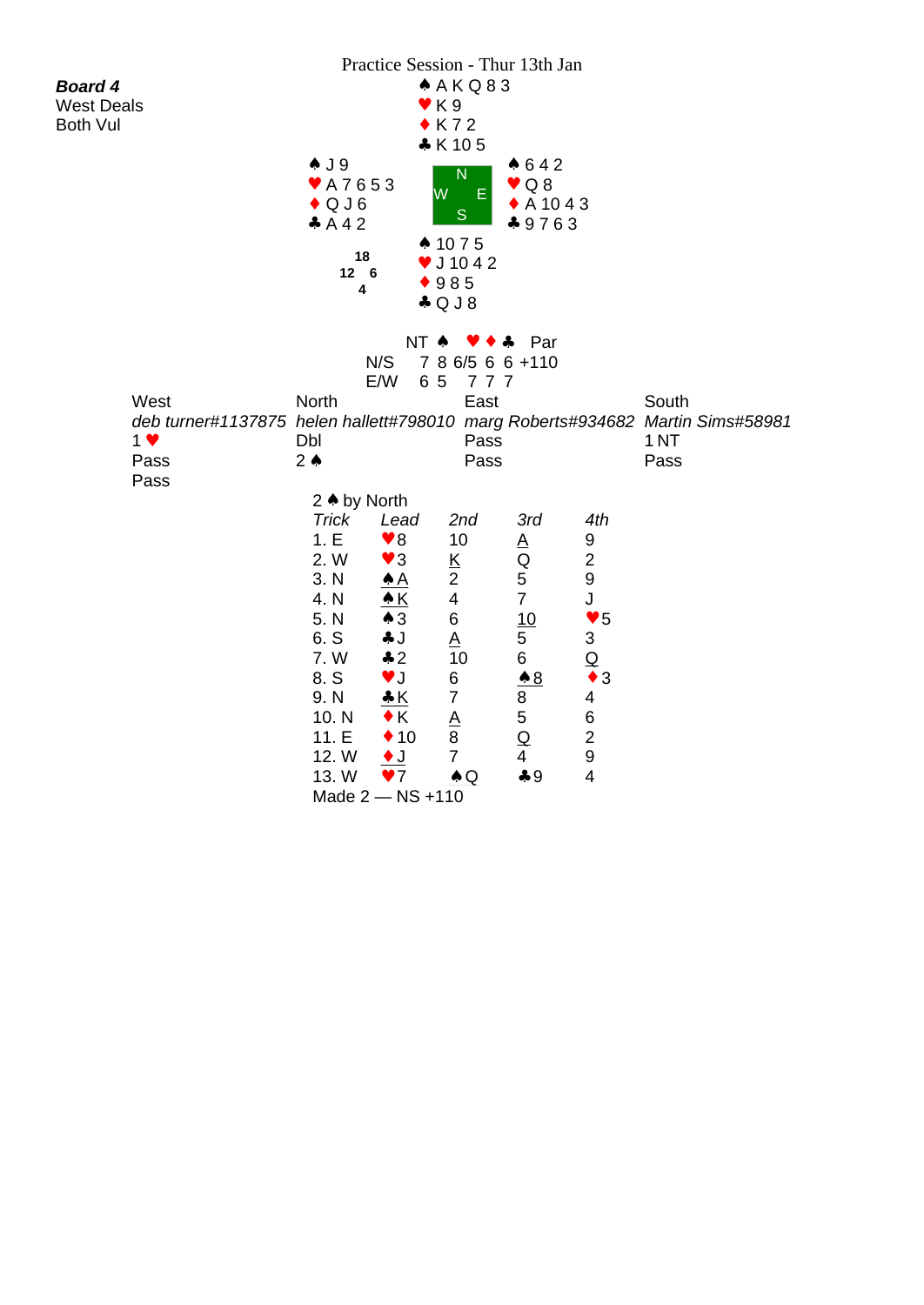|                                                                         |                 |                          | A K Q 83                         | Practice Session - Thur 13th Jan |                                         |       |
|-------------------------------------------------------------------------|-----------------|--------------------------|----------------------------------|----------------------------------|-----------------------------------------|-------|
| <b>Board 4</b><br><b>West Deals</b>                                     |                 | $\blacktriangledown$ K 9 |                                  |                                  |                                         |       |
| <b>Both Vul</b>                                                         |                 |                          | $\bullet$ K72                    |                                  |                                         |       |
|                                                                         |                 |                          | $*$ K 105                        |                                  |                                         |       |
|                                                                         | $\clubsuit$ J 9 |                          | $\mathsf{N}$                     | $*642$                           |                                         |       |
|                                                                         | ♥ A7653         | W                        | E.                               | $\vee$ Q8                        |                                         |       |
|                                                                         | $\bullet$ QJ6   |                          | S                                | $\bullet$ A 1043                 |                                         |       |
|                                                                         | A 4 2           |                          | ▲ 1075                           | $*9763$                          |                                         |       |
|                                                                         | 18              |                          | $\bullet$ J 10 4 2               |                                  |                                         |       |
|                                                                         | $12 \quad 6$    |                          | 985                              |                                  |                                         |       |
|                                                                         | 4               |                          | $\clubsuit$ Q J 8                |                                  |                                         |       |
|                                                                         |                 |                          |                                  |                                  |                                         |       |
|                                                                         |                 | NT A                     |                                  | Par                              |                                         |       |
|                                                                         |                 | N/S                      | 7 8 6/5 6 6 + 110                |                                  |                                         |       |
| West                                                                    | North           | E/W<br>65                | 777                              | East                             |                                         | South |
| Tom Gorman#472506 Marg Robertson#1060953 Pip Marshman# Pat McRae#934641 |                 |                          |                                  |                                  |                                         |       |
| 1 <sub>v</sub>                                                          | Dbl             |                          |                                  | 1 <sub>NT</sub>                  |                                         | Pass  |
| Pass                                                                    | $2 \triangle$   |                          |                                  | Pass                             |                                         | Pass  |
| Pass                                                                    |                 |                          |                                  |                                  |                                         |       |
|                                                                         | 2 A by North    |                          |                                  |                                  |                                         |       |
|                                                                         | Trick           | Lead                     | 2nd                              | 3rd                              | 4th                                     |       |
|                                                                         | 1.E<br>2. N     | $\vee$ Q<br>410          | $\overline{c}$<br>$\mathfrak{S}$ | $\ensuremath{\mathsf{3}}$<br>8   | $\underline{\mathsf{K}}$                |       |
|                                                                         | 3.W             | $\triangle$ Q            | $\overline{2}$                   | $\ensuremath{\mathsf{3}}$        | $\frac{A}{5}$                           |       |
|                                                                         | 4.W             | $\bullet$ J              | K                                | $\underline{A}$                  | $\bf 8$                                 |       |
|                                                                         | 5. E            | $\triangle$ 10           | 9                                | 6                                | $\overline{7}$                          |       |
|                                                                         | 6. E            | $\bullet$ 4              | $\spadesuit$ 10                  | <u>AJ</u>                        | $\blacktriangledown 9$                  |       |
|                                                                         | 7.W             | 44                       | 5                                | 6                                | ┙                                       |       |
|                                                                         | 8. S            | $\spadesuit$ 5           | $\boldsymbol{9}$                 | $\underline{\mathsf{Q}}$         | $\overline{2}$                          |       |
|                                                                         | 9. N            | $\triangle K$            | 4                                | $\overline{7}$                   | $\blacktriangledown 5$                  |       |
|                                                                         | 10. N<br>11. N  | A                        | 6<br>$\overline{7}$              | $\blacktriangledown$ 4<br>Q      | $\clubsuit$ 2<br>$\blacktriangledown 6$ |       |
|                                                                         | 12. N           | $\underline{\bullet 8}$  | $\blacktriangledown 8$           | $\blacktriangledown$ 10          | $\blacktriangledown$                    |       |
|                                                                         | 13. N           | $\triangle$ 3            | $\clubsuit$ 9                    | $\blacktriangledown$             | $\blacktriangledown$ A                  |       |
|                                                                         |                 | Made 2 - NS +110         |                                  |                                  |                                         |       |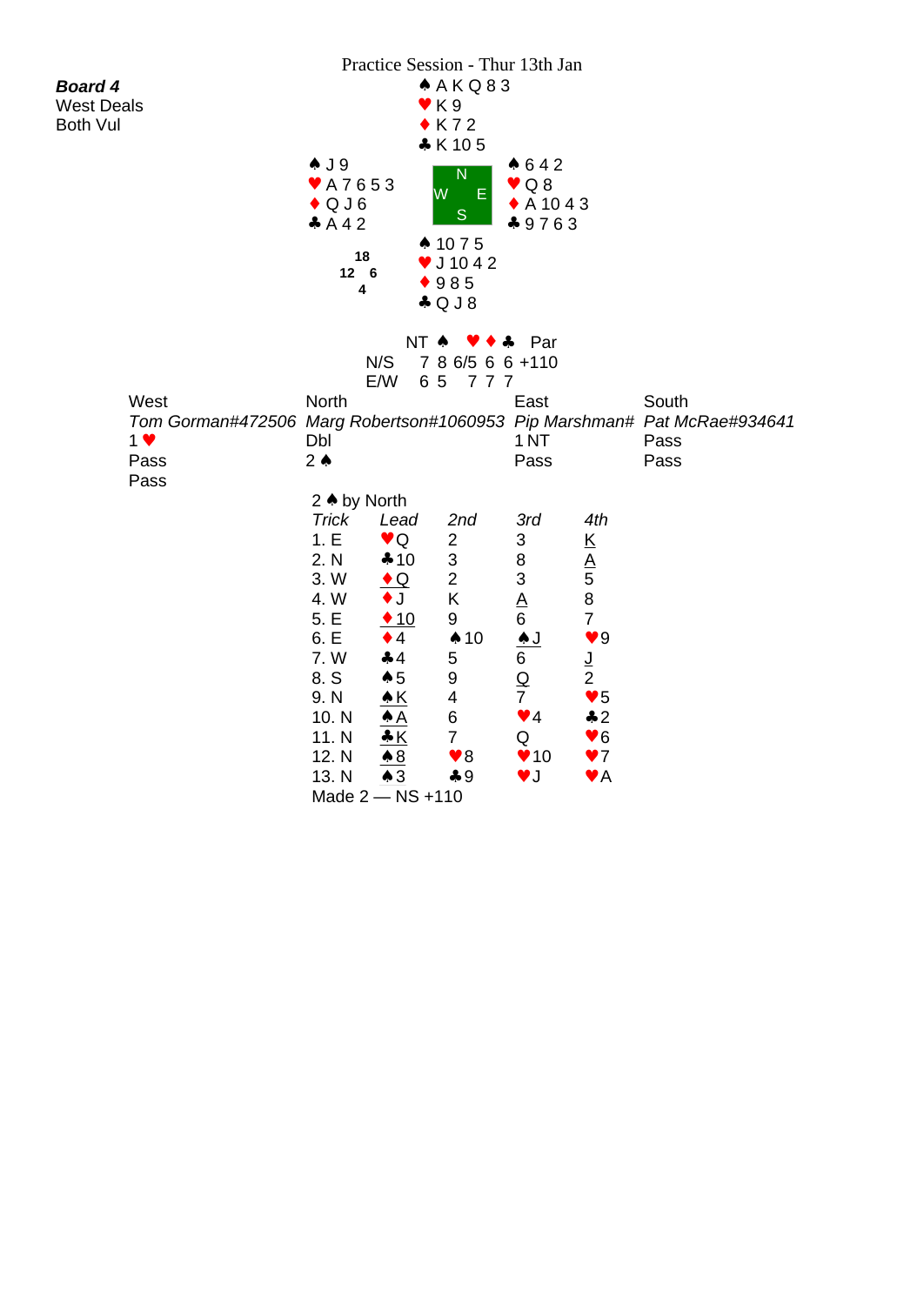|                    |               |                          |                        |                                | Practice Session - Thur 13th Jan |                  |                                                                                |
|--------------------|---------------|--------------------------|------------------------|--------------------------------|----------------------------------|------------------|--------------------------------------------------------------------------------|
| <b>Board 5</b>     |               |                          | $\spadesuit$ 10        |                                |                                  |                  |                                                                                |
| <b>North Deals</b> |               |                          |                        | $\blacktriangleright$ AQ7543   |                                  |                  |                                                                                |
| N-S Vul            |               |                          |                        | $* 1098$                       |                                  |                  |                                                                                |
|                    |               |                          |                        | 4J97                           |                                  |                  |                                                                                |
|                    |               | ▲ Q J 8 7 6 2            |                        |                                | A K 43                           |                  |                                                                                |
|                    |               | $\blacktriangledown$ K86 | lW.                    | N<br>Ε                         | J<br>v.                          |                  |                                                                                |
|                    |               | A K Q J                  |                        |                                | $\bullet$ 765                    |                  |                                                                                |
|                    |               | $\clubsuit$ $-$          |                        | S                              | * A K 1063                       |                  |                                                                                |
|                    |               |                          | 495                    |                                |                                  |                  |                                                                                |
|                    |               | $\overline{7}$<br>16 15  |                        | $* 1092$                       |                                  |                  |                                                                                |
|                    |               | $\mathbf{2}$             |                        | 432                            |                                  |                  |                                                                                |
|                    |               |                          |                        | $\clubsuit$ Q8542              |                                  |                  |                                                                                |
|                    |               |                          |                        |                                |                                  |                  |                                                                                |
|                    |               |                          | <b>NT</b>              | ♠                              | Par<br>♣                         |                  |                                                                                |
|                    |               | N/S                      | 1                      | $5\phantom{.0}$<br>$\mathbf 0$ | $14 - 990$                       |                  |                                                                                |
|                    |               |                          | E/W 11/12 12 7/8 12 9  |                                |                                  |                  |                                                                                |
|                    | West          | <b>North</b>             |                        |                                | East                             |                  | South                                                                          |
|                    |               | Pass                     |                        |                                | $1 +$                            |                  | Tom Gorman#472506 helen hallett#798010 Pip Marshman# Martin Sims#58981<br>Pass |
|                    | 1 $\triangle$ | $2 \vee$                 |                        |                                | $4 \spadesuit$                   |                  | Pass                                                                           |
|                    | Pass          | Pass                     |                        |                                |                                  |                  |                                                                                |
|                    |               | 4 A by West              |                        |                                |                                  |                  |                                                                                |
|                    |               | Trick                    | Lead                   | 2nd                            | 3rd                              | 4th              |                                                                                |
|                    |               | 1. N                     | $\triangle$ 10         | 5                              | 2                                | <u>J</u>         |                                                                                |
|                    |               | 2. W                     | $\triangle Q$          | 10                             | 3                                | 5                |                                                                                |
|                    |               | 3.W                      | <u>AJ</u>              | $\bullet$ 8                    | 4                                | $\boldsymbol{9}$ |                                                                                |
|                    |               | 4.W                      | $\bullet$ Q            | 9                              | 6                                | 3                |                                                                                |
|                    |               | 5.W                      | $\cdot$ K              | $\blacktriangledown$ 3         | $\overline{7}$                   | 4                |                                                                                |
|                    |               | 6.W                      | $\bullet$ A            | $\blacktriangledown$ 4         | $\blacktriangledown$ J           | $\bullet$ 2      |                                                                                |
|                    |               | 7. W                     | $\blacktriangledown 6$ | $\overline{7}$                 | <u> ▲ K</u>                      | 9                |                                                                                |
|                    |               | 8. E                     | $\triangle A$          | $\overline{2}$                 | $\bullet$ 8                      | $\boldsymbol{7}$ |                                                                                |
|                    |               | 9. E                     | K                      | $\overline{4}$                 | $\blacktriangledown$ K           | 9                |                                                                                |
|                    |               |                          | Made 7 - NS -510       |                                |                                  |                  |                                                                                |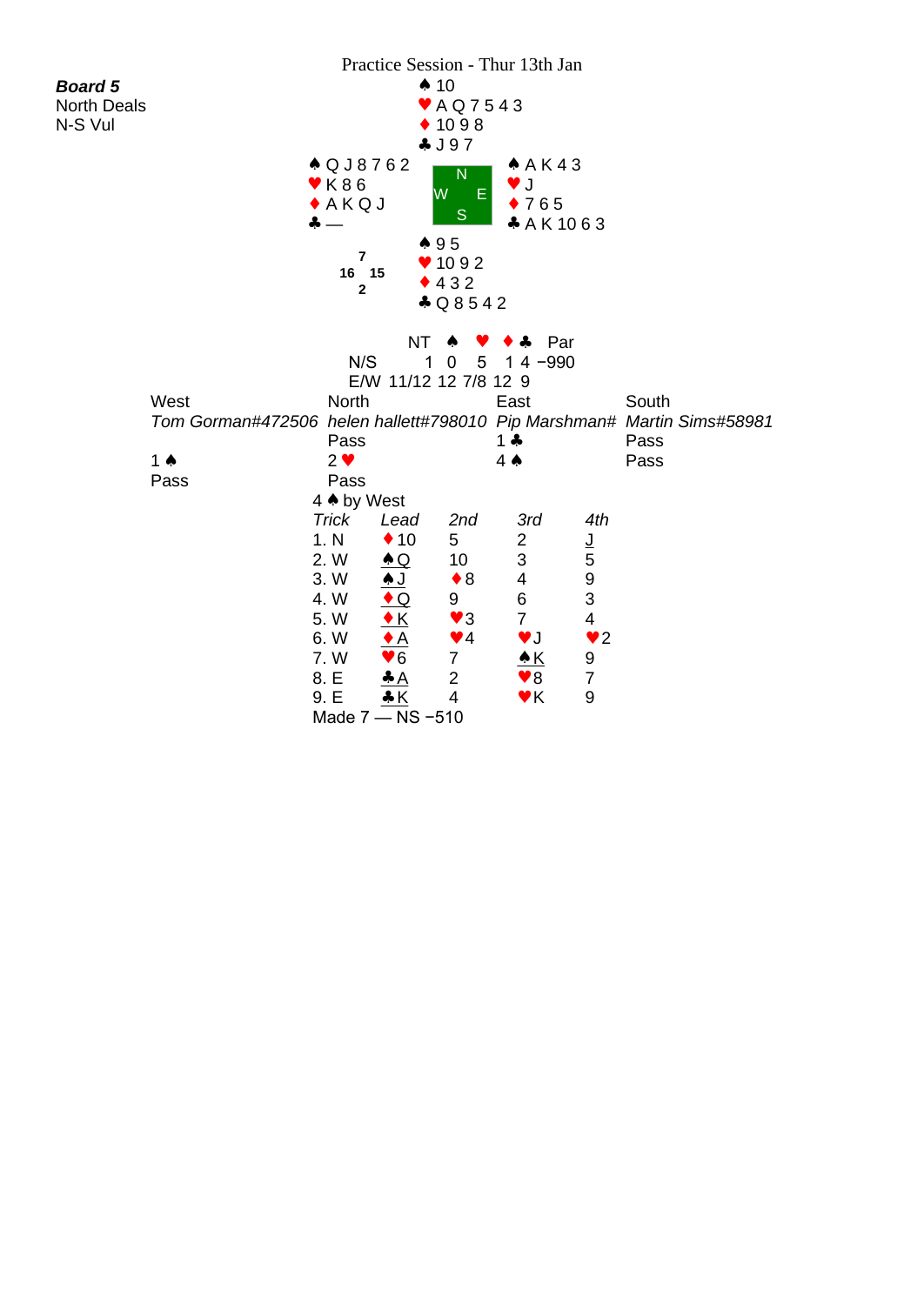|                                                             |                          |                  |                       | Practice Session - Thur 13th Jan |                        |                         |
|-------------------------------------------------------------|--------------------------|------------------|-----------------------|----------------------------------|------------------------|-------------------------|
| <b>Board 5</b>                                              |                          |                  | $\spadesuit$ 10       |                                  |                        |                         |
| <b>North Deals</b>                                          |                          |                  | ♥ A Q 7 5 4 3         |                                  |                        |                         |
| N-S Vul                                                     |                          |                  | $* 1098$              |                                  |                        |                         |
|                                                             |                          |                  | 4J97                  |                                  |                        |                         |
|                                                             | ▲ Q J 8 7 6 2            |                  |                       | A K 43                           |                        |                         |
|                                                             | $\blacktriangledown$ K86 |                  | N                     | J                                |                        |                         |
|                                                             | A K Q J                  |                  | W<br>E.               | $\bullet$ 765                    |                        |                         |
|                                                             | $\bullet -$              |                  | S                     | * A K 1063                       |                        |                         |
|                                                             |                          |                  | 495                   |                                  |                        |                         |
|                                                             | $\overline{7}$           |                  | $* 1092$              |                                  |                        |                         |
|                                                             | 16 15<br>$\mathbf{2}$    |                  | 432                   |                                  |                        |                         |
|                                                             |                          |                  | $\clubsuit$ Q 8 5 4 2 |                                  |                        |                         |
|                                                             |                          |                  |                       |                                  |                        |                         |
|                                                             |                          | ΝT               |                       | Par                              |                        |                         |
|                                                             | N/S                      | 1                | 5<br>0                | $14 - 990$                       |                        |                         |
|                                                             |                          |                  | E/W 11/12 12 7/8 12 9 |                                  |                        |                         |
| West                                                        | <b>North</b>             |                  | East                  |                                  |                        | South                   |
| deb turner#1137875 Geoff Metzler#916676 marg Roberts#934682 |                          |                  |                       |                                  |                        | Philippa Metzler#916684 |
|                                                             | Pass                     |                  | $1 +$                 |                                  |                        | Pass                    |
| 1 $\spadesuit$                                              | Pass                     |                  | $3 \spadesuit$        |                                  |                        | Pass                    |
| 6 ♠                                                         | Pass                     |                  | Pass                  |                                  |                        | Pass                    |
|                                                             | 6 ♦ by West              |                  |                       |                                  |                        |                         |
|                                                             | <b>Trick</b>             | Lead             | 2nd                   | 3rd                              | 4th                    |                         |
|                                                             | 1. N                     | <u>♥ A</u>       | J                     | $\overline{c}$                   | 6                      |                         |
|                                                             | 2. N                     | $+7$             | $\frac{A}{5}$         | $\frac{2}{2}$                    | $\blacktriangledown 8$ |                         |
|                                                             | 3. E                     | $\triangle$ A    |                       |                                  | 10                     |                         |
|                                                             | 4. E                     | <u>▲ K</u>       | $9\,$                 | $6\phantom{1}$                   | $\blacktriangledown$ 3 |                         |
|                                                             |                          | Made 6 - NS -980 |                       |                                  |                        |                         |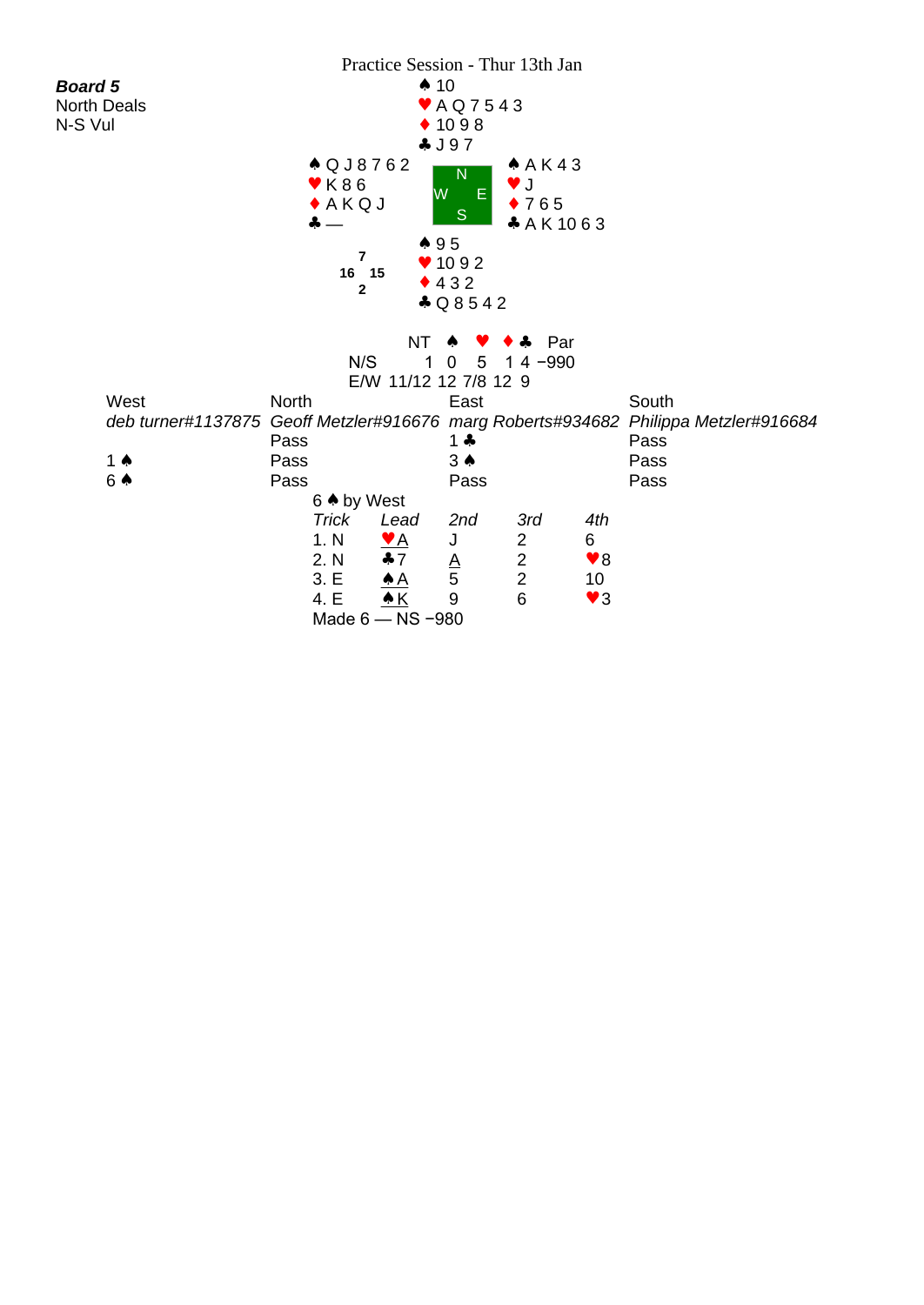|                                                                              |                | Practice Session - Thur 13th Jan |                                                |                          |                        |       |  |
|------------------------------------------------------------------------------|----------------|----------------------------------|------------------------------------------------|--------------------------|------------------------|-------|--|
| <b>Board 6</b>                                                               |                |                                  | ▲ A Q 10 5 4                                   |                          |                        |       |  |
| East Deals                                                                   |                |                                  | $\blacktriangledown$ J 10                      |                          |                        |       |  |
| E-W Vul                                                                      |                |                                  | $\bullet$ 832                                  |                          |                        |       |  |
|                                                                              |                |                                  | 41092                                          |                          |                        |       |  |
|                                                                              | $\triangle$ J6 |                                  |                                                | 472                      |                        |       |  |
|                                                                              | ♥ K972         |                                  | N                                              | $*$ A6543                |                        |       |  |
|                                                                              | 954            |                                  | W<br>Ε                                         | $\bullet$ Q J 10         |                        |       |  |
|                                                                              | $*8764$        |                                  | S                                              | $*$ KQ3                  |                        |       |  |
|                                                                              |                |                                  | *K983                                          |                          |                        |       |  |
|                                                                              | $\overline{7}$ |                                  | $\vee$ Q 8                                     |                          |                        |       |  |
|                                                                              | 4 12           |                                  | $+AK76$                                        |                          |                        |       |  |
|                                                                              | 17             |                                  | A J 5                                          |                          |                        |       |  |
|                                                                              |                |                                  |                                                |                          |                        |       |  |
|                                                                              |                |                                  | $NT \cdot \bullet \bullet \bullet \bullet$ Par |                          |                        |       |  |
|                                                                              |                | N/S                              | 89696+140                                      |                          |                        |       |  |
|                                                                              |                | E/W                              | 54746                                          |                          |                        |       |  |
| West                                                                         | <b>North</b>   |                                  |                                                | East                     |                        | South |  |
| Tom Gorman#472506 Geoff Metzler#916676 Pip Marshman# Philippa Metzler#916684 |                |                                  |                                                |                          |                        |       |  |
|                                                                              |                |                                  | $1$ $\vee$                                     |                          | Dbl                    |       |  |
| Pass                                                                         | 1 $\triangle$  |                                  |                                                | Pass                     | $2 \triangle$          |       |  |
| Pass                                                                         | $3 \spadesuit$ |                                  |                                                | Pass                     | $4 \spadesuit$         |       |  |
| Pass                                                                         | Pass           |                                  |                                                | Pass                     |                        |       |  |
|                                                                              | 4 A by North   |                                  |                                                |                          |                        |       |  |
|                                                                              | <b>Trick</b>   | Lead                             | 2nd                                            | 3rd                      | 4th                    |       |  |
|                                                                              | 1.E            | $\bullet$ Q                      | <u>A</u>                                       | 4                        | $\overline{c}$         |       |  |
|                                                                              | 2. S           | $\triangle$ 3                    | 6                                              | <u>A</u>                 | $\mathbf 2$            |       |  |
|                                                                              | 3. N           | $\triangle$ Q                    | $\overline{7}$                                 | 8                        | J                      |       |  |
|                                                                              | 4. N           | $\clubsuit$ 2                    | $\ensuremath{\mathsf{3}}$                      | <u>ل</u>                 | 4                      |       |  |
|                                                                              | 5. S           | $\cdot$ K                        | $\mathbf 5$                                    | $\mathsf 3$              | 10                     |       |  |
|                                                                              | 6. S           | $\bullet$ 6                      | $\boldsymbol{9}$                               | 8                        | ┚                      |       |  |
|                                                                              | 7. E           | <u>Y A</u>                       | 8                                              | $\overline{2}$           | 10                     |       |  |
|                                                                              | 8. E           | $\blacktriangledown$ 3           | Q                                              | $\underline{\mathsf{K}}$ | J                      |       |  |
|                                                                              | 9.W            | $\blacktriangledown$             | <u>▲ 4</u>                                     | 4                        | $\clubsuit 5$          |       |  |
|                                                                              | 10. N          | $*9$                             | Q                                              | $\underline{A}$          | 6                      |       |  |
|                                                                              | 11. S          | $\bullet$ 7                      | 47                                             | $\triangle 5$            | $\blacktriangledown 5$ |       |  |
|                                                                              |                | Made 4 - NS +420                 |                                                |                          |                        |       |  |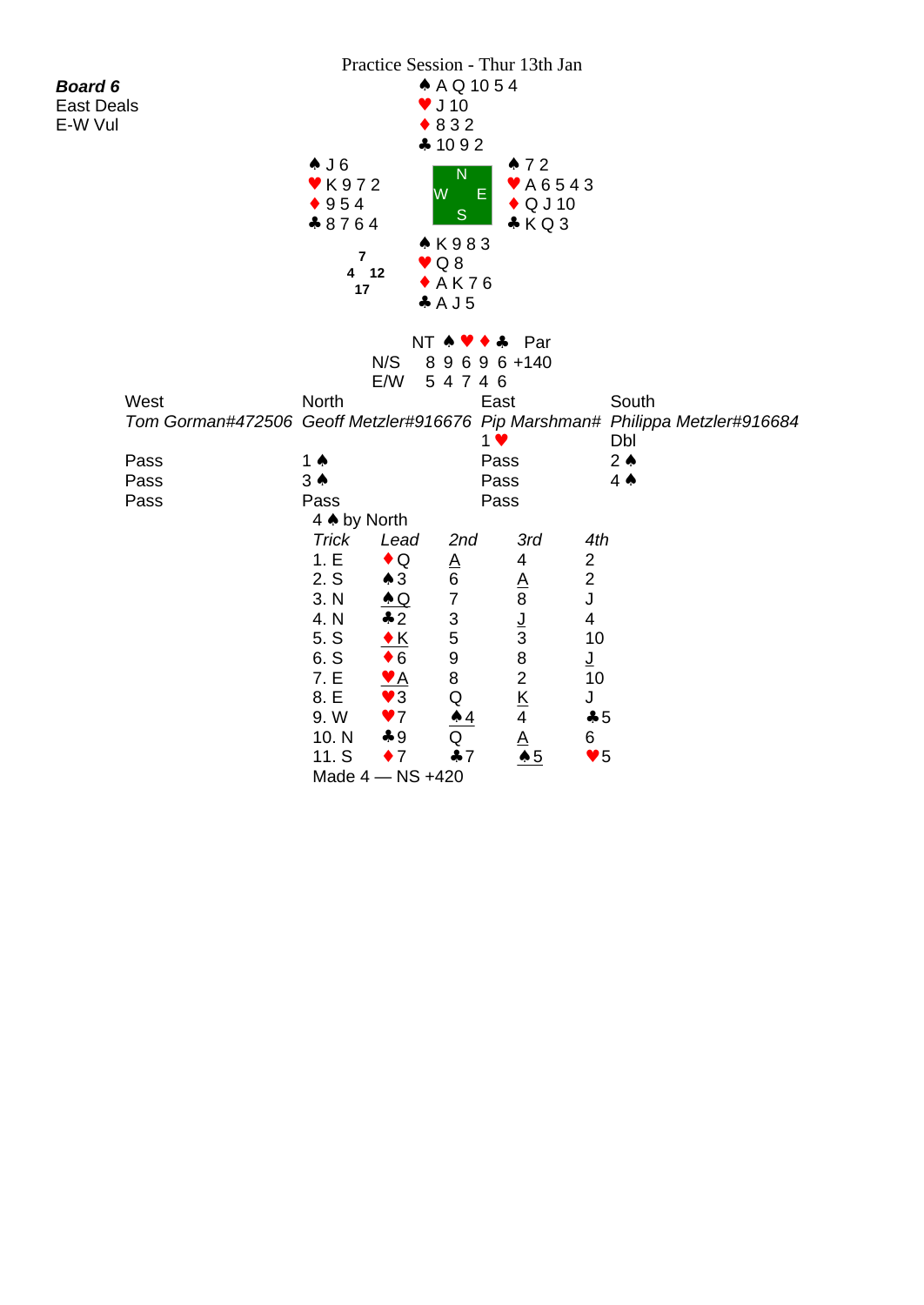|                                     |                           |                              |                                           | Practice Session - Thur 13th Jan           |                                         |                                                                                         |  |
|-------------------------------------|---------------------------|------------------------------|-------------------------------------------|--------------------------------------------|-----------------------------------------|-----------------------------------------------------------------------------------------|--|
| <b>Board 6</b><br><b>East Deals</b> |                           |                              | ▲ A Q 10 5 4<br>$\blacktriangledown$ J 10 |                                            |                                         |                                                                                         |  |
| E-W Vul                             |                           |                              | $\bullet$ 832                             |                                            |                                         |                                                                                         |  |
|                                     |                           |                              | 41092                                     |                                            |                                         |                                                                                         |  |
|                                     | $\triangle$ J6            |                              | $\overline{\mathsf{N}}$                   | 472                                        |                                         |                                                                                         |  |
|                                     | $\blacktriangledown$ K972 |                              | W<br>E                                    | ♥ A 6 5 4 3                                |                                         |                                                                                         |  |
|                                     | $*954$                    |                              | S                                         | $\bullet$ Q J 10                           |                                         |                                                                                         |  |
|                                     | $*8764$                   |                              | *K983                                     | KQ3                                        |                                         |                                                                                         |  |
|                                     | $\overline{7}$            |                              | $\vee$ Q 8                                |                                            |                                         |                                                                                         |  |
|                                     | 4 12<br>17                |                              | $*$ AK76                                  |                                            |                                         |                                                                                         |  |
|                                     |                           |                              | A J 5                                     |                                            |                                         |                                                                                         |  |
|                                     |                           |                              |                                           |                                            |                                         |                                                                                         |  |
|                                     |                           | NT A                         | $\bullet$ $\bullet$                       | Par                                        |                                         |                                                                                         |  |
|                                     |                           | N/S                          | 89696+140                                 |                                            |                                         |                                                                                         |  |
|                                     |                           | E/W                          | 54746                                     |                                            |                                         |                                                                                         |  |
| West                                | <b>North</b>              |                              |                                           | East                                       |                                         | South<br>deb turner#1137875 Marg Robertson#1060953 marg Roberts#934682 Pat McRae#934641 |  |
|                                     |                           |                              | $1$ $\blacktriangledown$                  |                                            |                                         | Dbl                                                                                     |  |
| Pass                                | 1 $\triangle$             |                              |                                           | Pass                                       |                                         | $2 \triangle$                                                                           |  |
| Pass                                | Pass                      |                              |                                           | Pass                                       |                                         |                                                                                         |  |
|                                     | 2 A by North              |                              |                                           |                                            |                                         |                                                                                         |  |
|                                     | <b>Trick</b>              | Lead                         | 2nd                                       | 3rd                                        | 4th                                     |                                                                                         |  |
|                                     | 1.E                       | $\blacktriangledown 5$       | 8                                         | $\underline{\mathsf{K}}$                   | 10                                      |                                                                                         |  |
|                                     | 2. W                      | $\blacktriangledown$ 2       | J                                         | $\underline{A}$                            | Q                                       |                                                                                         |  |
|                                     | 3.E                       | $\blacktriangledown 6$       | $\clubsuit$ 5                             | $\overline{7}$                             | $\triangle 4$                           |                                                                                         |  |
|                                     | 4. N                      | $\clubsuit$ 5                | $\overline{7}$                            | $\underline{\mathsf{K}}$                   | 6                                       |                                                                                         |  |
|                                     | 5. S<br>6. N              | $\clubsuit$ 3<br>$\bullet$ 2 | J<br>10                                   | $\overline{Q}$                             | $\mathbf{2}$<br>$\overline{\mathbf{4}}$ |                                                                                         |  |
|                                     | 7. S                      | ÷J                           | 4                                         | $\underline{\mathsf{K}}$<br>$\overline{2}$ | $\underline{\mathsf{Q}}$                |                                                                                         |  |
|                                     | 8. E                      | $\blacktriangledown$ 4       | $\underline{\bullet 8}$                   | $\boldsymbol{9}$                           | $\bullet$ 3                             |                                                                                         |  |
|                                     | 9. S                      |                              | 6                                         | $\boldsymbol{9}$                           | $\ensuremath{\mathsf{3}}$               |                                                                                         |  |
|                                     | 10. S                     | <u>◆ A</u>                   | $\mathbf 5$                               | $\bf 8$                                    | J                                       |                                                                                         |  |
|                                     | 11. S                     | $\bullet$ 6                  | $\boldsymbol{9}$                          | $\spadesuit$ 10                            | ${\sf Q}$                               |                                                                                         |  |
|                                     | 12. N                     | 410                          | K                                         | <u>9</u>                                   | $\overline{7}$                          |                                                                                         |  |
|                                     | 13. S                     | $\bullet$ 7                  | $*8$                                      | ѧ А                                        | $\blacktriangledown$ 3                  |                                                                                         |  |
|                                     |                           | Made 4 - NS +170             |                                           |                                            |                                         |                                                                                         |  |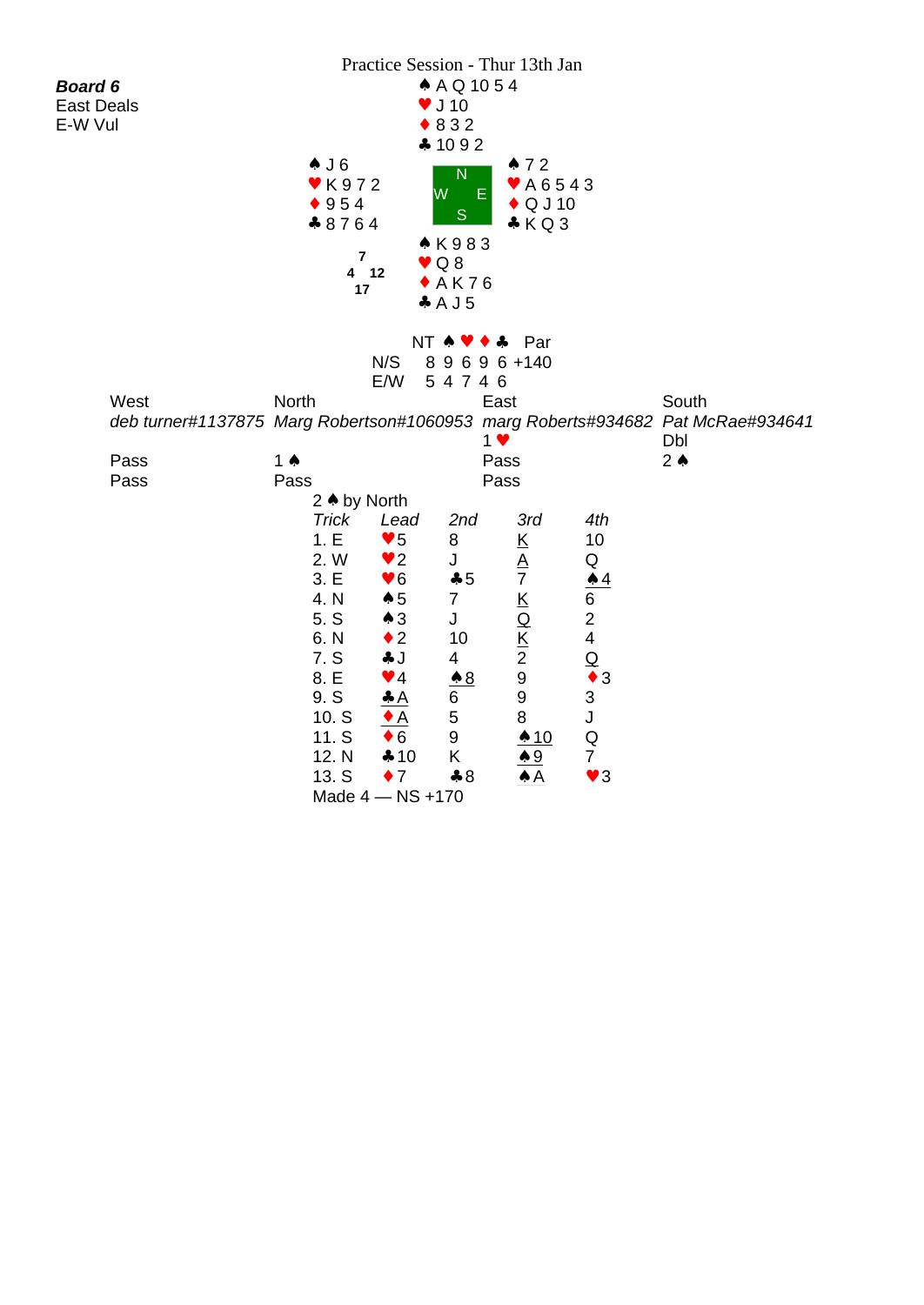| Practice Session - Thur 13th Jan |                                                                               |                             |                         |                             |                              |                          |       |  |
|----------------------------------|-------------------------------------------------------------------------------|-----------------------------|-------------------------|-----------------------------|------------------------------|--------------------------|-------|--|
| <b>Board 7</b>                   |                                                                               |                             |                         | $\triangle$ J62             |                              |                          |       |  |
| <b>South Deals</b>               |                                                                               |                             |                         | ♥ 109753                    |                              |                          |       |  |
| <b>Both Vul</b>                  |                                                                               |                             |                         | $\bullet$ A J 64            |                              |                          |       |  |
|                                  |                                                                               |                             | $-6$                    |                             |                              |                          |       |  |
|                                  |                                                                               | $\triangle$ K 3             |                         | $\mathsf{N}$                | $* 1084$                     |                          |       |  |
|                                  |                                                                               | $\blacktriangleright$ A 842 | lw                      | E.                          | $\bullet$ K                  |                          |       |  |
|                                  |                                                                               | $\bullet$ K93               |                         | S                           | $\bullet$ Q 2                |                          |       |  |
|                                  |                                                                               | A J 82                      |                         |                             | $\clubsuit$ Q 1097543        |                          |       |  |
|                                  |                                                                               | 6                           | AAQ975<br>$\bullet$ QJ6 |                             |                              |                          |       |  |
|                                  | $15$ 7<br>$* 10875$                                                           |                             |                         |                             |                              |                          |       |  |
|                                  |                                                                               | 12                          | $\clubsuit K$           |                             |                              |                          |       |  |
|                                  |                                                                               |                             |                         |                             |                              |                          |       |  |
| NT A<br>Par<br>4                 |                                                                               |                             |                         |                             |                              |                          |       |  |
| 2 7 7/8 7 2 -630<br>N/S          |                                                                               |                             |                         |                             |                              |                          |       |  |
|                                  | E/W 10 6<br>5 6 11                                                            |                             |                         |                             |                              |                          |       |  |
|                                  | West                                                                          | North                       |                         | East                        |                              |                          | South |  |
|                                  | deb turner#1137875 helen hallett#798010 marg Roberts#934682 Martin Sims#58981 |                             |                         |                             |                              |                          |       |  |
|                                  |                                                                               |                             |                         |                             |                              | 1 $\triangle$            |       |  |
|                                  | Dbl                                                                           | $2 \triangle$               |                         | $3 +$                       |                              |                          | Pass  |  |
|                                  | $4 -$                                                                         | Pass                        | Pass                    |                             |                              | Pass                     |       |  |
|                                  |                                                                               |                             | 4 * by East             |                             |                              |                          |       |  |
|                                  |                                                                               | <b>Trick</b>                | Lead                    | 2nd                         | 3rd                          | 4th                      |       |  |
|                                  |                                                                               | 1. S                        | <u>♠ A</u>              | $\mathfrak{S}$              | $\overline{2}$               | 4                        |       |  |
|                                  |                                                                               | 2. S                        | $\blacktriangledown 6$  | $\overline{2}$              | 9                            | $\underline{\mathsf{K}}$ |       |  |
|                                  |                                                                               | 3. E<br>4. W                | $\clubsuit$ 3<br>42     | K<br>$\blacktriangledown$ 3 | <u>A</u>                     | 6<br>$\bullet$ 5         |       |  |
|                                  |                                                                               | 5. E                        | $\clubsuit$ 8           | 5                           | $\overline{\mathsf{Q}}$<br>K | 6                        |       |  |
|                                  |                                                                               | 6.W                         | <u>V A</u>              | $5\phantom{.0}$             | $\spadesuit$ 10              | J                        |       |  |
|                                  |                                                                               | 7. W                        | $\blacktriangledown 8$  | 10                          | 44                           | Q                        |       |  |
|                                  |                                                                               | 8. E                        | $\bullet$ 2             | $\overline{7}$              | K                            | A                        |       |  |
|                                  |                                                                               | 9. N                        | $\blacktriangledown$    | $-5$                        | $\spadesuit$ 7               | 4                        |       |  |
|                                  |                                                                               | 10.E                        | $\triangle$             | 8                           | 3                            | $\overline{\mathbf{4}}$  |       |  |
|                                  |                                                                               | 11.E                        | $\clubsuit$ 7           | $\triangle$ 10              | $\underline{8}$              | $\bullet$ 6              |       |  |
|                                  |                                                                               | 12. W                       | <u>+ J</u>              | $\bullet$ J                 | 9                            | $\clubsuit$ 9            |       |  |
|                                  |                                                                               | 13. W                       | $\bullet$ 9             | AJ                          | <u> ← 10</u>                 | $\clubsuit$ Q            |       |  |
|                                  |                                                                               |                             | Made 5 - NS -150        |                             |                              |                          |       |  |